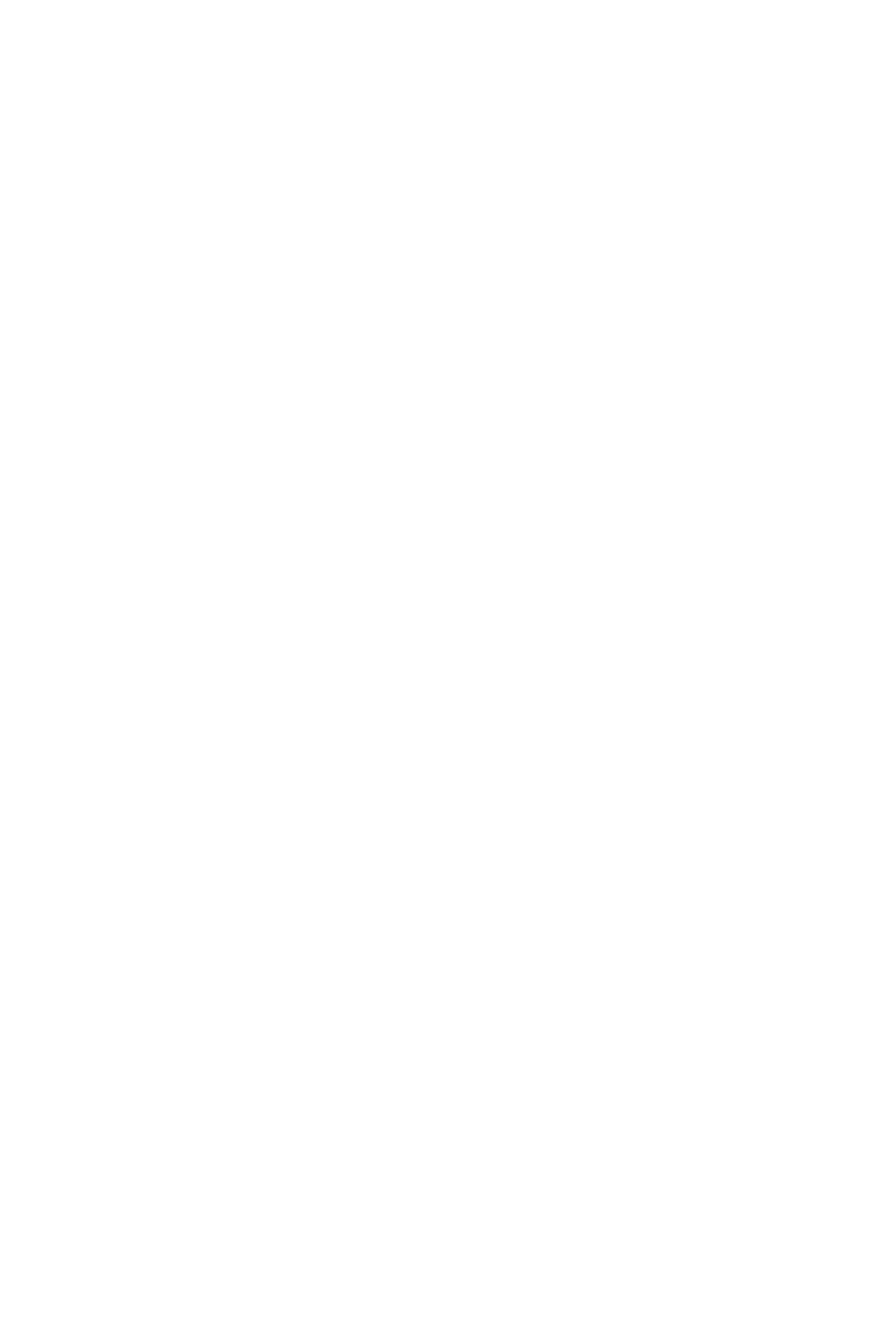# Contents

|                      | PANEL                |
|----------------------|----------------------|
|                      | $\blacktriangleleft$ |
| AED-Adult or Child 5 |                      |
|                      |                      |
|                      |                      |
|                      |                      |
|                      | 10                   |
|                      | 11                   |
|                      |                      |

### Guide to the icons used in this reference:



Check the scene and the person.



Put on disposable gloves or other PPE as appropriate.

panel **2**

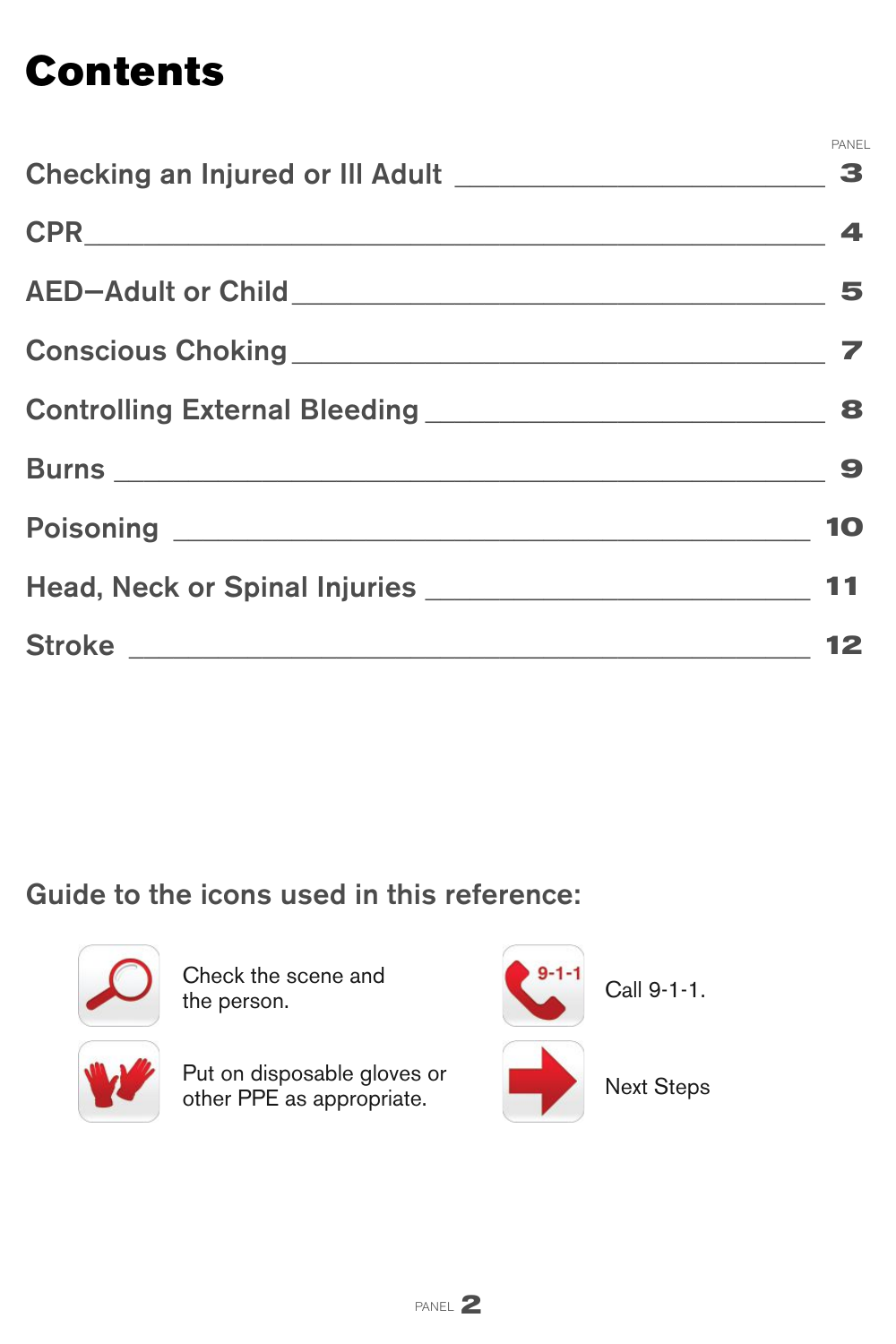# Checking an Injured or Ill Adult

**appears to be unconscious**



## **ChECK FOR RESPONSIVENESS**

Tap the shoulder and shout, "Are you OK?"



## **IF NO RESPONSE, Call 9-1-1 OR thE lOCal EmERgENCy NumbER aND SEND SOmEONE tO gEt aN aED**

If an unconscious person is face-down, roll him or her face-up keeping the head, neck and back in a straight line.

*If the person responds, obtain consent and call 9-1-1 or local emergency number for any life-threatening conditions. Check the responsive person from head-to-toe and ask questions to find out what happened.*

## **OPEN thE aIRWay**

Tilt head; lift chin.

## **ChECK FOR bREathINg**

Check for no more than 10 seconds. Occasional gasps are not breathing.



## **QuICKly SCaN FOR SEVERE blEEDINg**



If there is no breathing, perform CPR or use an AED if an AED is immediately available. (See Panels 4 and 5.)

If breathing, maintain an open airway and monitor breathing and for any changes in condition.

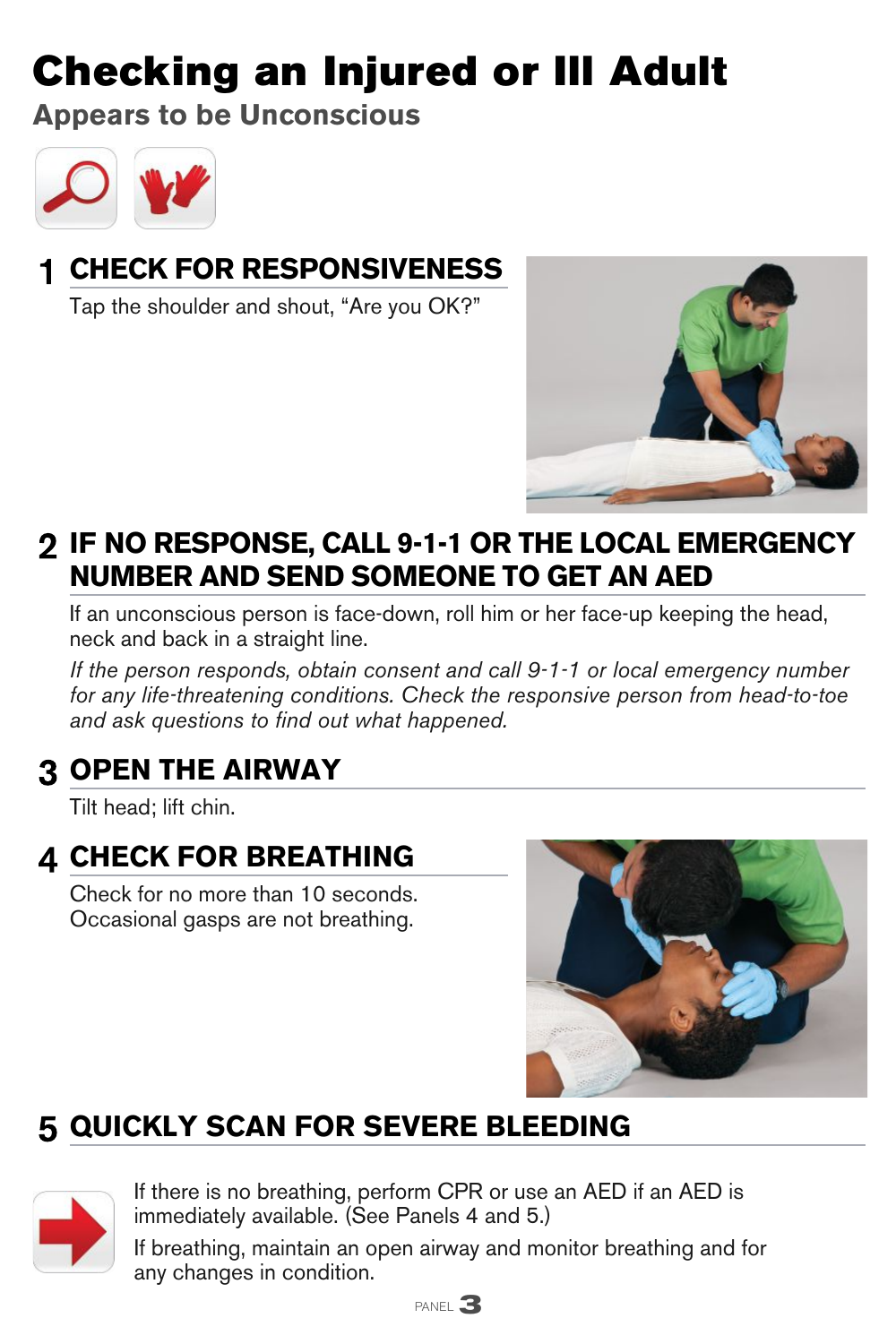# CPR

**No Breathing** 



### **gIVE 30 ChESt COmPRESSIONS**

Push hard, push fast in the middle of the chest at least 2 inches deep and at a rate of at least 100 compressions per minute.





# **gIVE 2 RESCuE bREathS**

Tilt the head back and lift the chin up.

Pinch the nose shut and make a complete seal over the mouth.

Blow in for about 1 second to make the chest clearly rise.

Give rescue breaths, one after another.

*If chest does not rise with the initial rescue breath, retilt the head before giving a second breath.* 



*If the second breath does not make the chest rise, the person may be choking. After each subsequent set of chest compressions and before attempting breaths, look for an object and, if seen, remove it. Continue CPR.*

# **DO NOt StOP**

Continue cycles of CPR. Do not stop unless you find an obvious sign of life (such as breathing), an AED is ready to use, another trained responder or EMS personnel take over, you are too exhausted to continue or the scene becomes unsafe.



Use an AED as soon as one is available. (See Panel 5.) If at any time you notice an obvious sign of life, stop CPR and monitor breathing and for any changes in condition.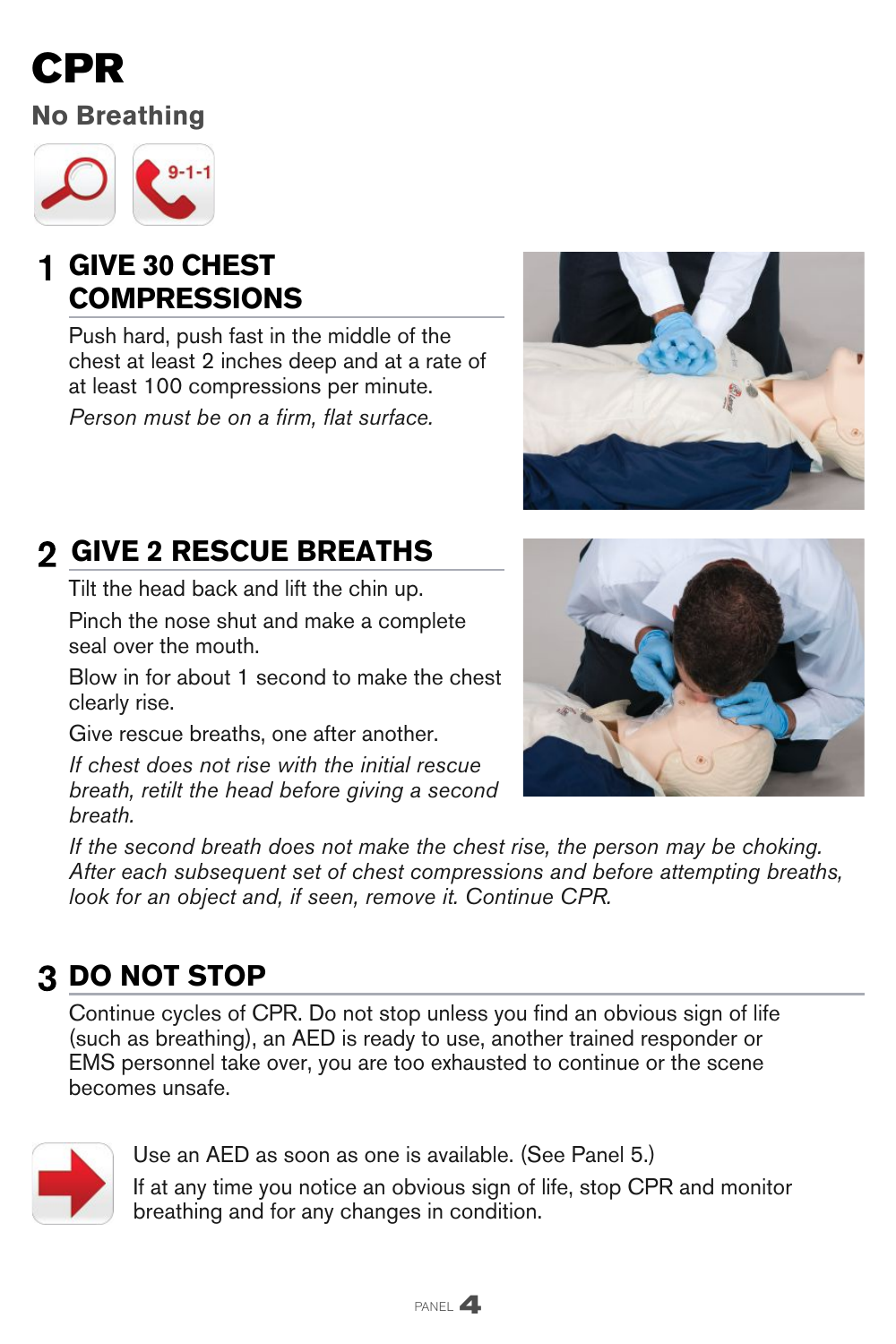# **AED-Adult or Child Older Than 8 Years or Wei**

**No Breathing** 



### **TURN ON AED**

Follow the voice and/or visual prompts.



## **2 WIPE BARE CHEST DRY**

Remove any medication patches with a gloved hand.

## **3 ATTACH PADS**

Do not use pediatric AED pads or equipment on an adult or child older than 8 years or weighing more than 55 pounds.



### **4 PLUG IN CONNECTOR, IF NECESSARY**

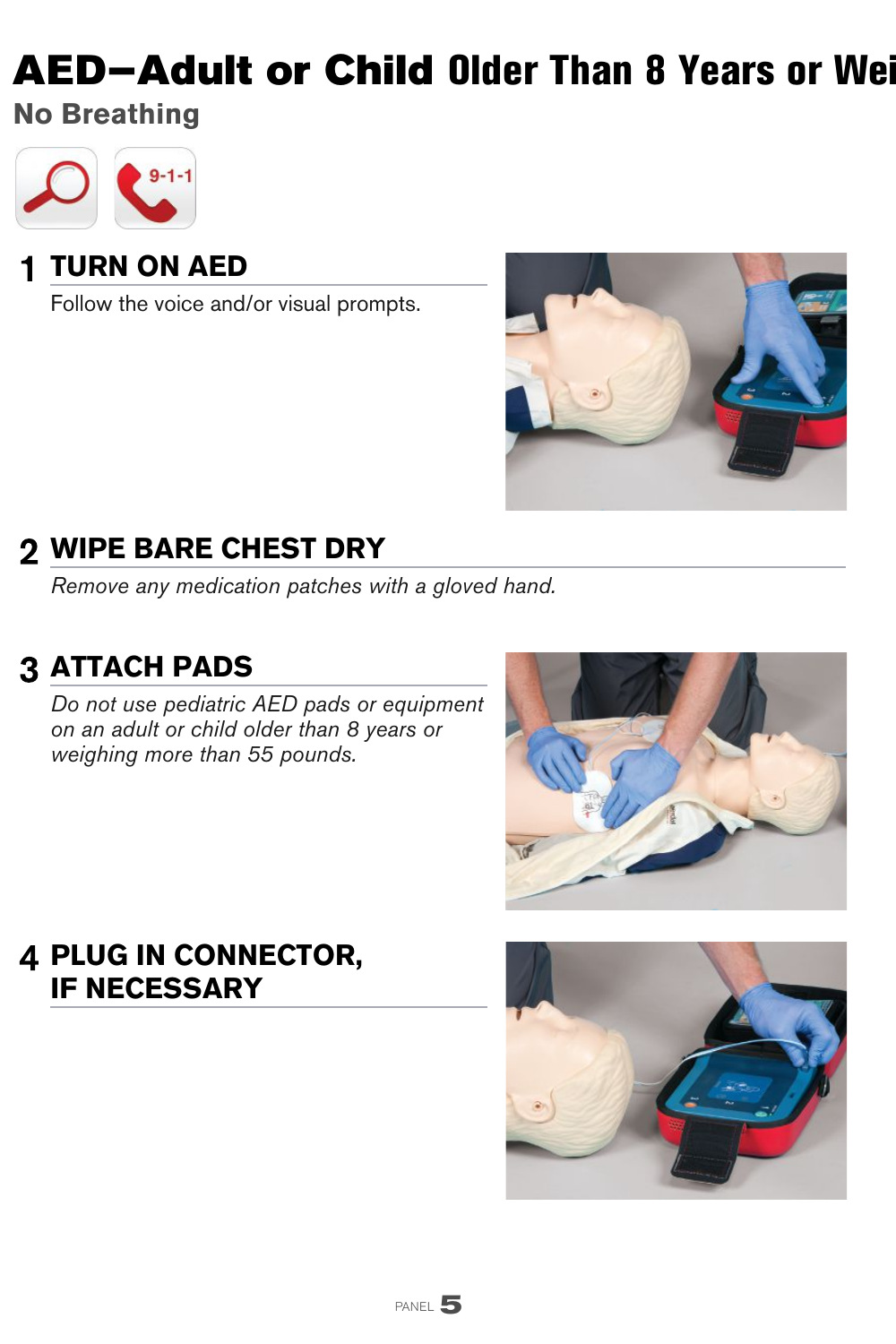# ghing More Than 55 Pounds

## **5 STAND CLEAR**

Make sure no one, including you, is touching the person. Say, "Everyone, STAND CLEAR."



## **lEt thE aED aNalyZE hEaRt Rhythm**

Push the "analyze" button if necessary.

### **DElIVER ShOCK, IF aDVISED**

Make sure no one, including you, is touching the person. Say, "Everyone, STAND CLEAR." Push the "shock" button, if necessary.



#### **PERFORm CPR**

After delivering the shock or if no shock is advised, perform 2 minutes (5 cycles) of CPR and continue to follow the prompts of the AED.

*If at any time you notice an obvious sign of life, stop CPR and monitor breathing and for any changes in condition.*

*If two trained responders are present, one should perform CPR while the other operates the AED.*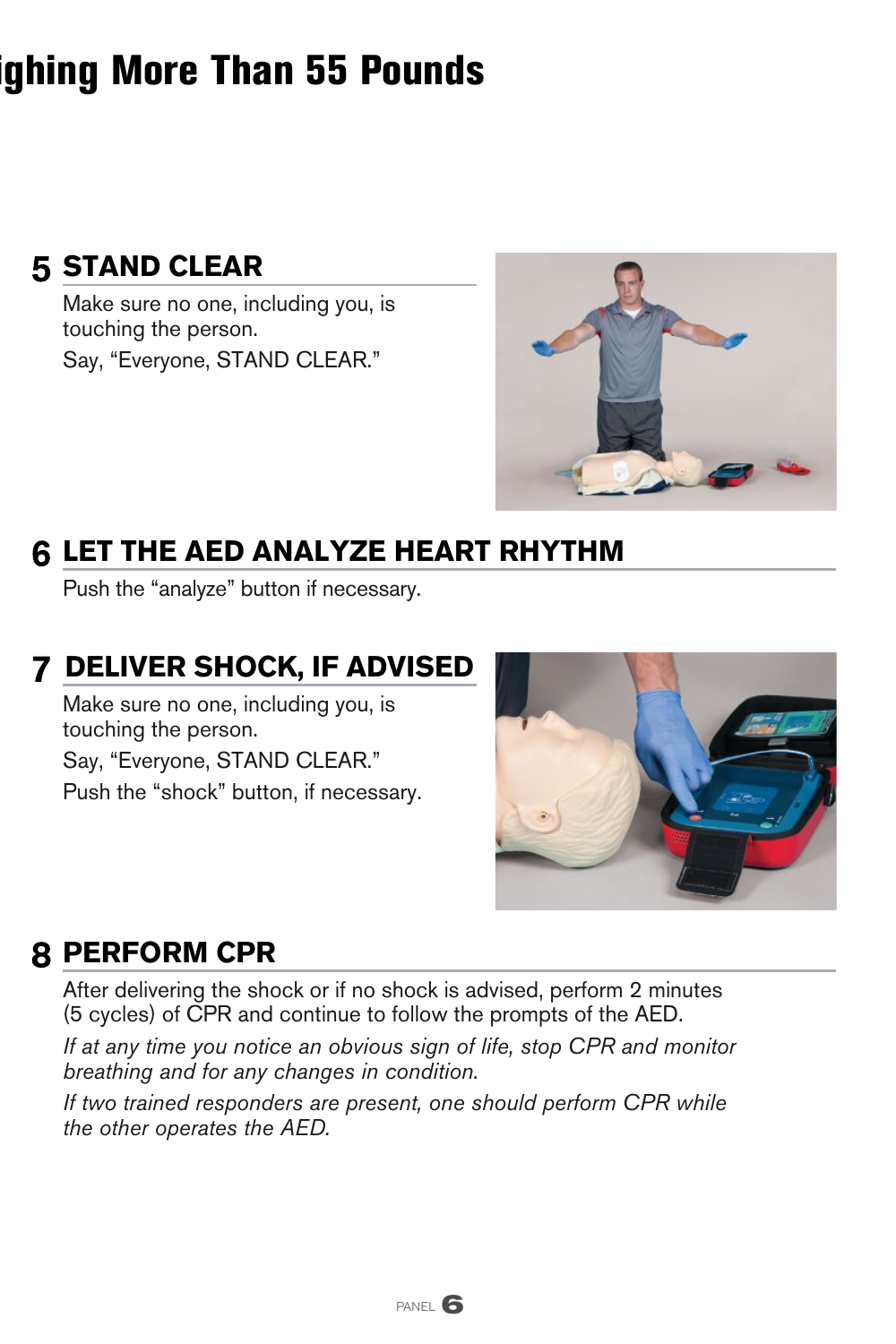# Conscious Choking

**Cannot Cough, Speak or breathe**



## **gIVE 5 baCK blOWS**

Bend the person forward at the waist and give 5 back blows between the shoulder blades with the heel of one hand.



# **gIVE 5 abDOmINal thRuStS**

Place a fist with the thumb side against the middle of the person's abdomen, just above the navel. Cover your fist with the other hand. Give 5 quick, upward abdominal thrusts.



# **2 CONTINUE CARE**

Give sets of 5 back blows and 5 abdominal thrusts until the object is forced out, the person can cough forcefully or breathe, or the person becomes unconscious.





If the person becomes unconscious, give care for an unconscious choking adult by performing CPR (see Panel 4).

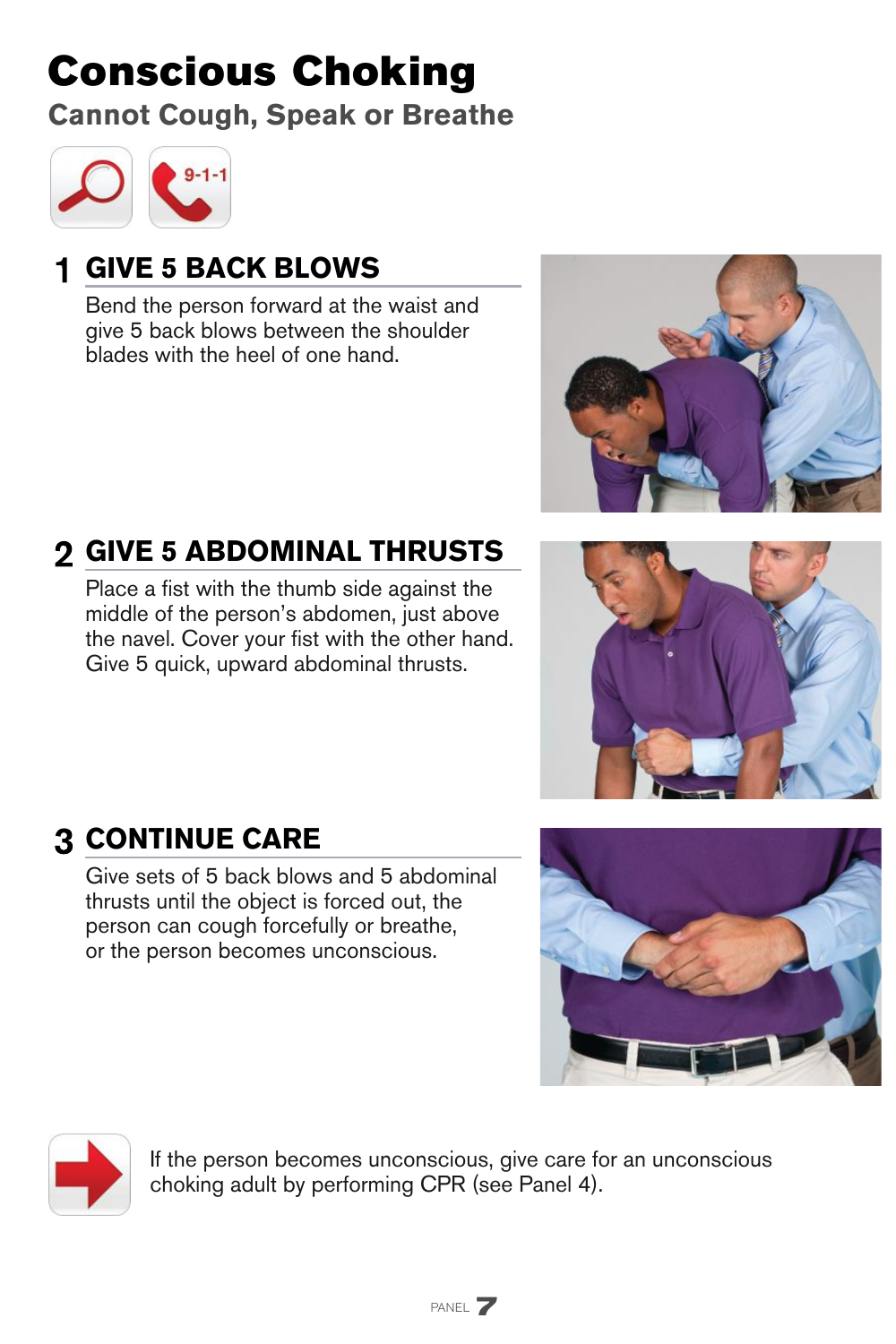# Controlling External Bleeding



### **COVER thE WOuND WIth a StERIlE DRESSINg**

#### **aPPly DIRECt PRESSuRE uNtIl blEEDINg StOPS**



### **COVER thE DRESSINg WIth a baNDagE**

Check for circulation (feeling, warmth and color) beyond the injury.



#### **IF blEEDINg DOES NOt StOP, Call 9-1-1 aND aPPly mORE PRESSuRE**

Add more dressings and bandages and apply additional pressure. Take steps to minimize shock.

*Wash hands with soap and water after giving care.* 

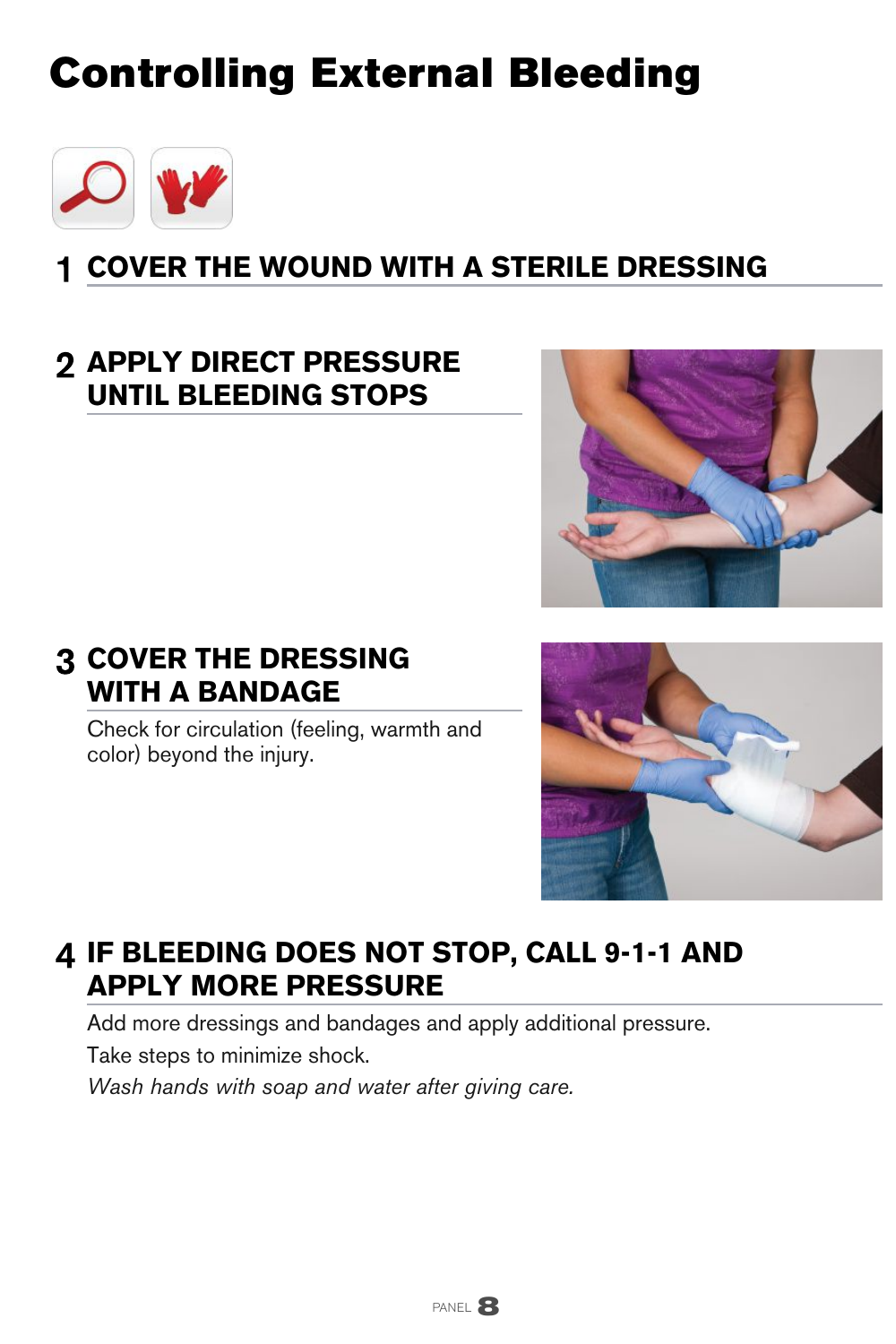# **Burns**



## **REMOVE PERSON FROM SOURCE OF BURN**

## **2 COOL THE BURN**

Cool the burn with cool running water at least until pain is relieved.



#### **3 COVER LOOSELY WITH STERILE DRESSING**



### 4 IF THE BURN IS SEVERE, CALL 9-1-1

Call 9-1-1 or the local emergency number if any other life-threatening conditions are found.

## **5 CARE FOR SHOCK**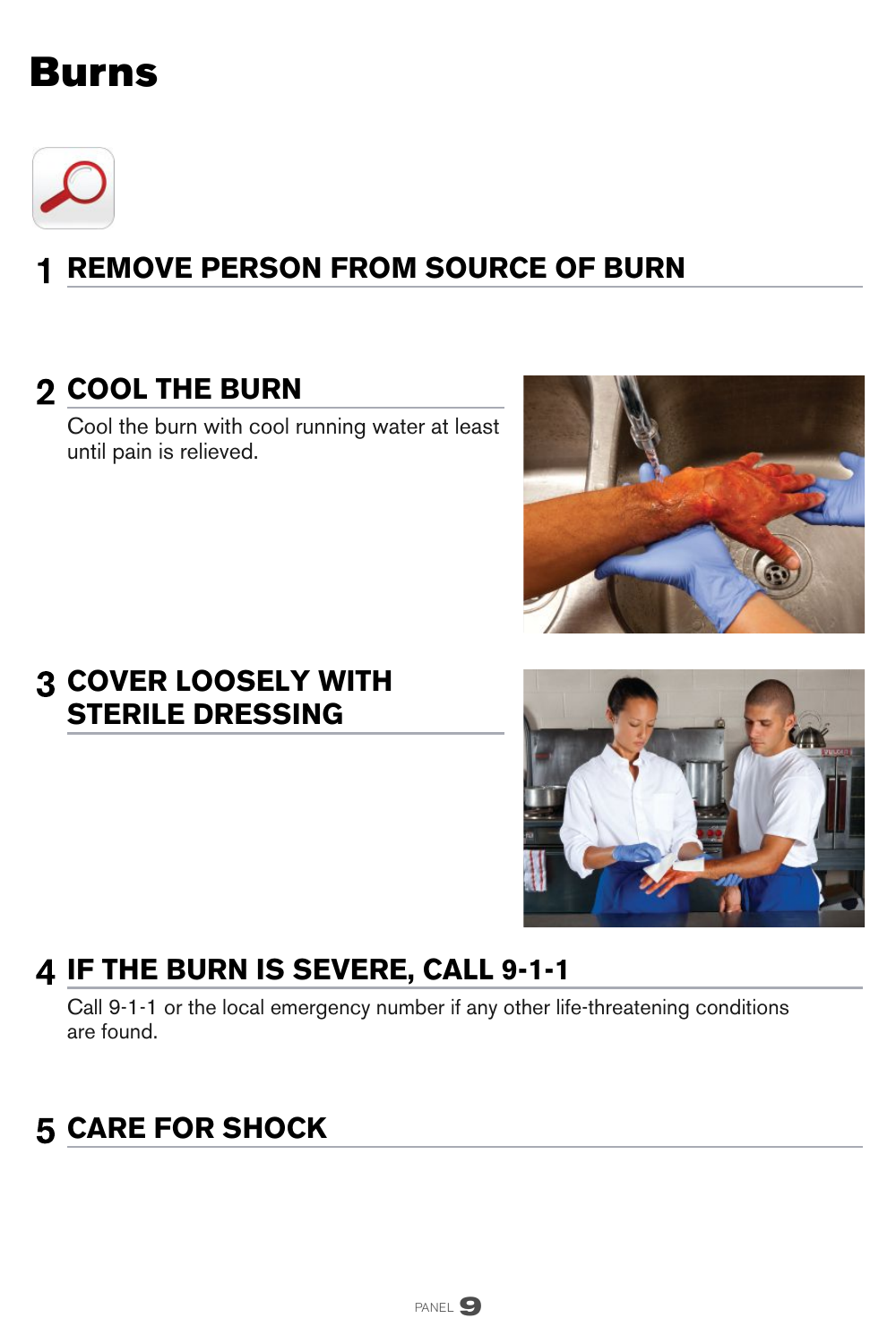# Poisoning



## **Call 9-1-1 OR thE POISON CONtROl hOtlINE**

For life-threatening conditions (person is unconscious or not breathing, or level of consciousness changes), call 9-1-1 or the local emergency number.

If the person is conscious and alert, call the National Poison Control Center hotline at 1-800-222-1222 and follow the advice given.

### **PROVIDE CaRE baSED ON CONDItIONS FOuND**

Do not induce vomiting or give the person anything to eat or drink unless medical professionals tell you to do so.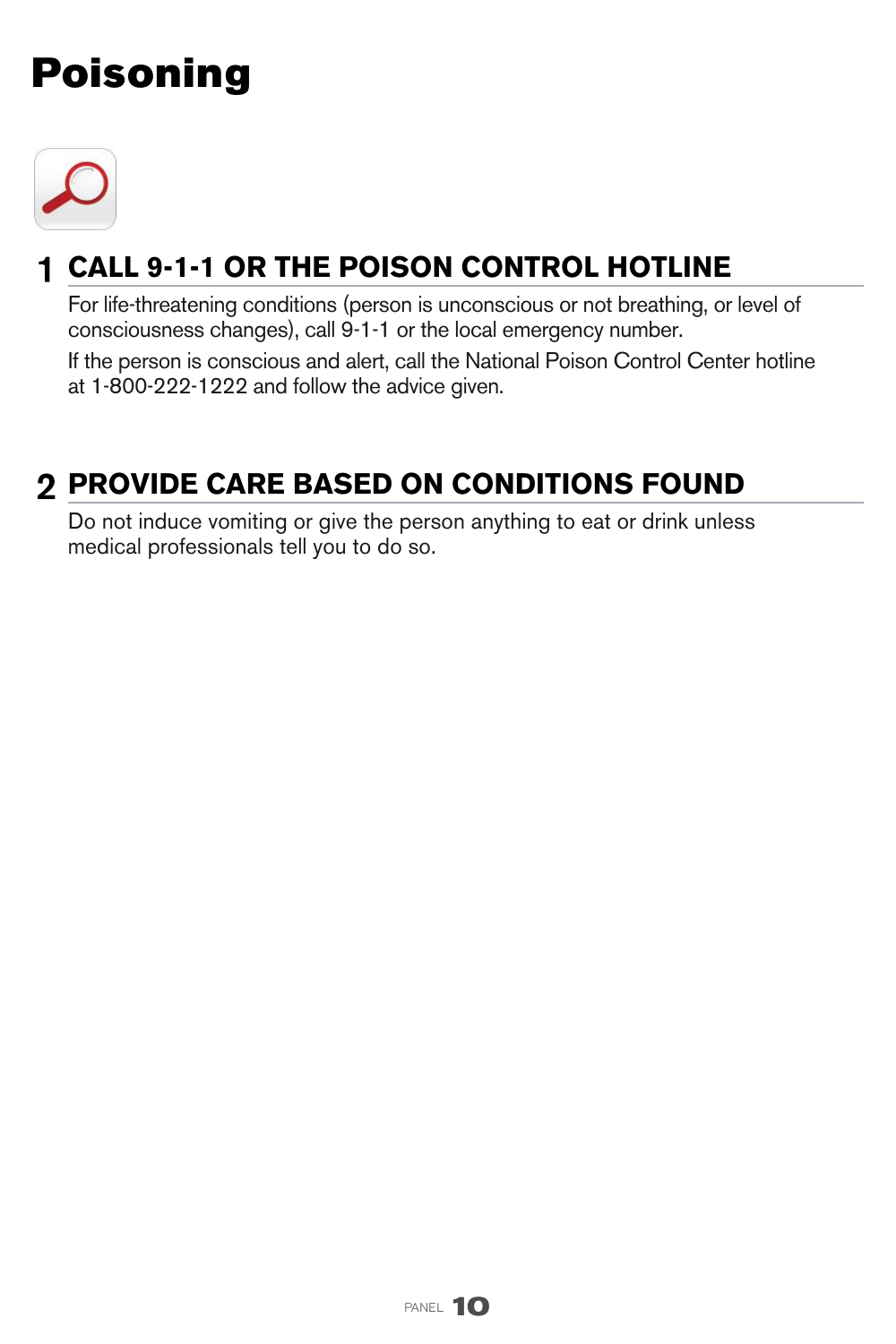# head, neck or Spinal Injuries



## **Call 9-1-1 OR thE lOCal EmERgENCy NumbER**

#### **mINImIZE mOVEmENt OF thE hEaD, NECK aND SPINE**



### **StabIlIZE hEaD IN thE POSItION FOuND**

Provide support by placing your hands on both sides of the person's head. If the head is sharply turned to one side, DO NOT move it.